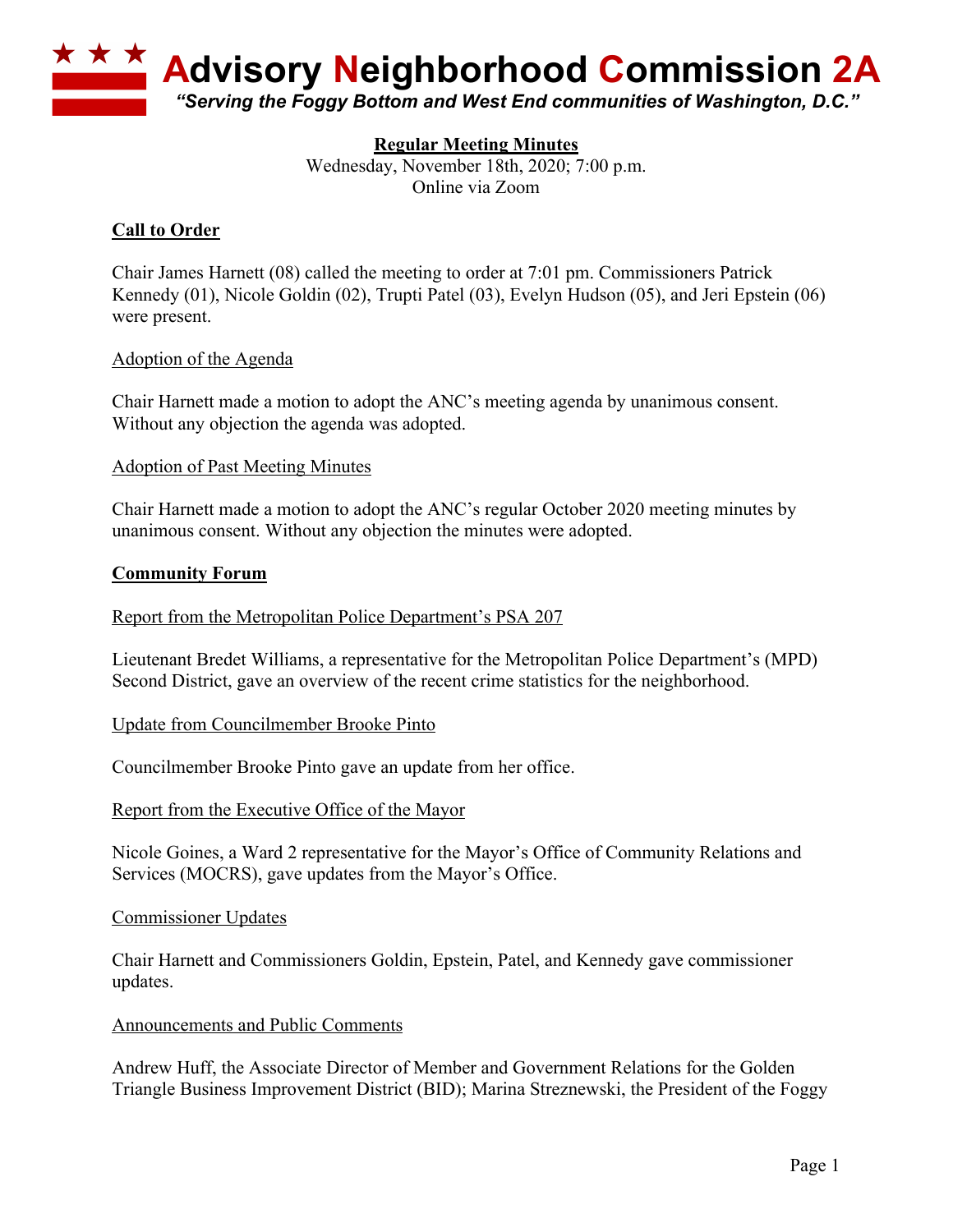Bottom Association (FBA); and Joel Causey, the Commissioner-Elect for single member district (SMD) 2A02, gave announcements and public comments.

# **General Agenda**

Presentation by DC Health Regarding DC's COVID Vaccine Distribution Plan

*No one was present regarding this matter.*

# **Matters Before the Board of Zoning Adjustment**

Board of Zoning Adjustment Application for Special Exceptions from the Minimum Parking Requirements, from the Side Yard Requirements, from the Alley Centerline Setback Requirements, and from the Minimum Pervious Surface Requirements, and for an Area Variance from the Alley Lot Height Requirements to Construct a New, Semi-Detached Principal Dwelling Unit on a Vacant Lot at 0 Snows Court NW

Commissioner Patel made a motion to adopt a proposed resolution regarding the matter. Chair Harnett seconded the motion, which was voted on and passed (VOTES: 6-0-0). The resolution reads as follows:

ANC 2A supports the Board of Zoning Adjustment application for 0 Snows Court NW.

## **Matters Before the Department of Consumer and Regulatory Affairs**

Consideration of a Resolution Regarding Boston Properties' Request for an Extension of their After-Hours Permit as Part of the 2100 Pennsylvania Avenue NW Construction Project

Chair Harnett made a motion to adopt a proposed resolution regarding the matter. Commissioner Epstein seconded the motion, which was voted on and passed (VOTES: 6-0-0). The resolution reads as follows:

ANC 2A supports the following requests from Boston Properties for an after-hours permit from November 23rd, 2020 through February 28th, 2021 as part of their 2100 Pennsylvania Avenue NW construction project:

- 1. After-hours work from 7:00 pm to 12:00 am, Monday through Saturday, with an explicit prohibition on all noisy work after 10:00 pm, with an extension to 2:00 am during the month of December only along Pennsylvania Avenue NW, also with a prohibition on all noisy work after 10:00 pm
- 2. After-hours work from 6:00 am to 7:00 am, with an explicit prohibition on any and all vehicle backup alarms or noisy work
- 3. After-hours work on Sundays from 9:00 am to 7:00 pm

## **Matters Before the Public Space Committee**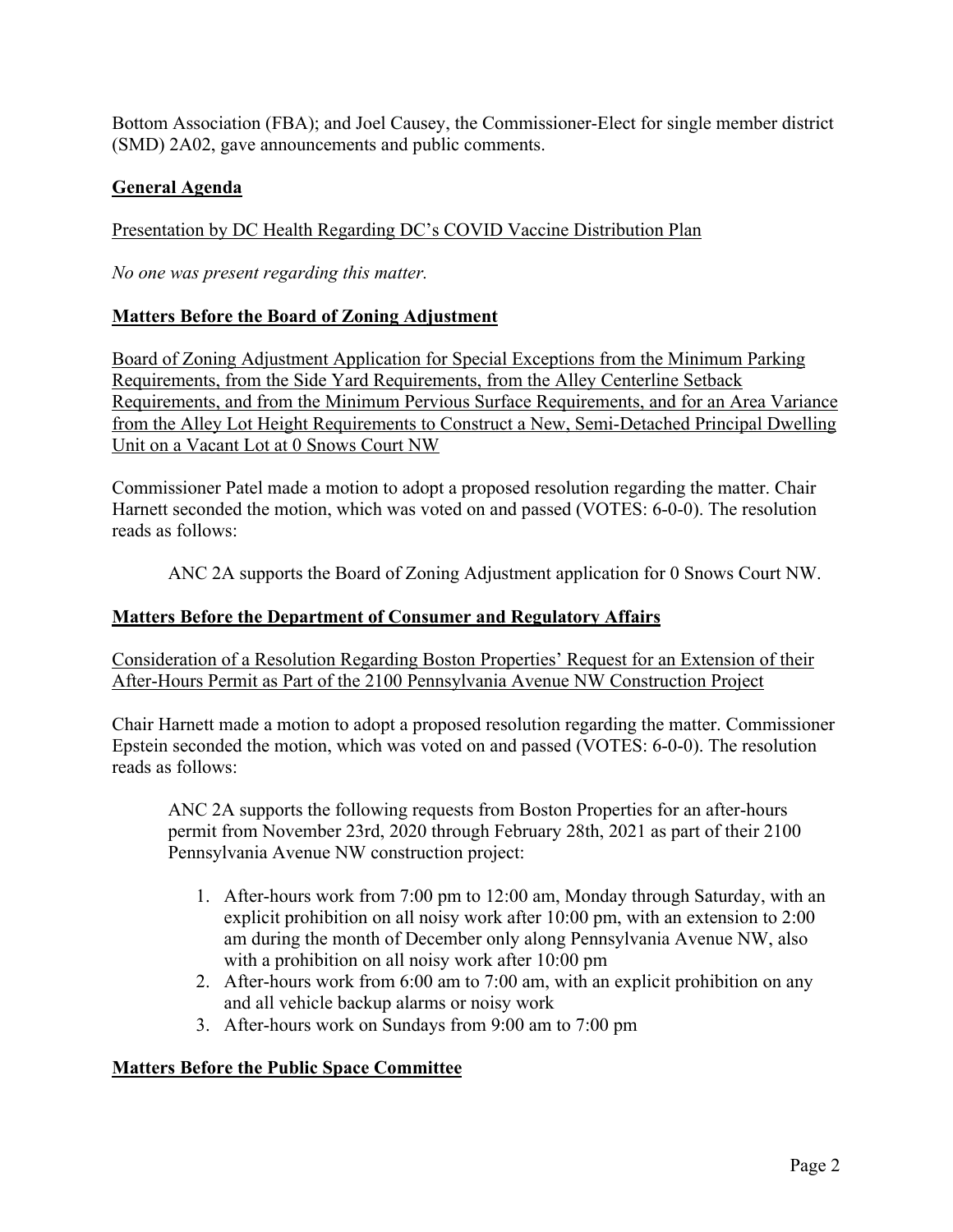Consideration of a Resolution Regarding the Updated Public Space Proposal for Streetscape Improvements at 26th Street and I Street NW

Commissioner Patel made a motion to adopt a proposed resolution regarding the matter. Chair Harnett seconded the motion, which was voted on and passed (VOTES: 6-0-0). The resolution reads as follows:

ANC 2A supports the proposed amended public space application (Attachment A) presented by Boston Properties for the intersection of 26<sup>th</sup> Street and I Street NW and believes that it fulfills the requirements of the community benefits agreement tied to Zoning Case 06-11O/06-12O that Boston Properties is required to complete before the issuance of their Certificate of Occupancy for 2100 Pennsylvania Avenue NW.

ANC 2A requests that the District Department of Transportation (DDOT) acts swiftly to approve this proposed amended public space application.

Public Space Application by the American Pharmacists Association for Streetscape Improvements to Support Security Improvements, Including Tree Removal, New Sidewalks, New Streetlights, Replacing Curb Cuts, and New Bio-Retention Planters, on the 200 Block of 22nd Street NW and the 200 Block of 23rd Street NW

Commissioner Kennedy made a motion to adopt a proposed resolution regarding the matter. Commissioner Epstein seconded the motion, which was voted on and passed (VOTES: 6-0-0). The resolution reads as follows:

ANC 2A supports the American Pharmacists Association's public space application for streetscape improvements to support security improvements on the 200 block of 22nd Street NW and the 200 block of 23rd Street NW. As part of this application, the ANC appreciates the proposed installation of a sidewalk where one does not currently exist on the west side of 200 block of 22nd Street NW due to the ANC's work to improve sidewalk accessibility in the neighborhood.

# **General Agenda**

Consideration a Resolution Regarding the Recommendations from Kimley-Horn's Traffic and Pedestrian Safety Evaluation Along H Street Between 20th Street and 23rd Street NW

*The Commission delayed consideration of this matter until a future ANC meeting.*

# Consideration of a Resolution to the Biden-Harris Transition Team Regarding the White House Fencing

Chair Harnett made a motion to adopt a proposed resolution regarding the matter. Commissioner Goldin seconded the motion, which was voted on and passed (VOTES: 6-0-0). The resolution reads as follows: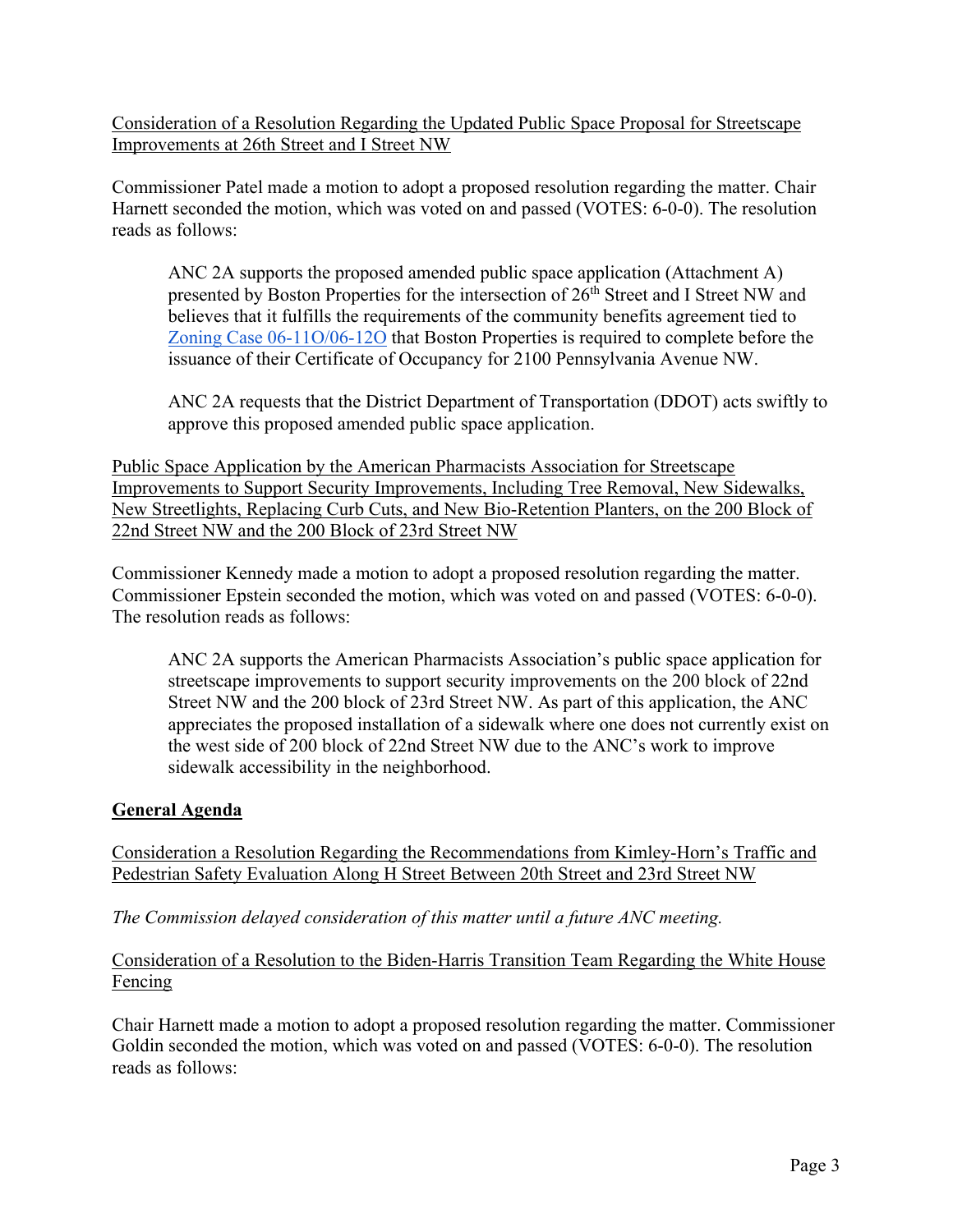WHEREAS, beginning in September of 2019, the United States Secret Service (USSS) closed pedestrian access to the 1600 block of Pennsylvania Avenue NW to accommodate construction staging for a new White House fence, a project funded and carried out by the National Park Service (NPS),

WHEREAS, in response to protests against police brutality in Lafayette Park in June of 2020, the USSS, in conjunction with the United States Park Police (USPP), constructed a barrier that completely enveloped President's Park, the White House, the 1600 block of Pennsylvania Avenue NW, and Lafayette Park,

WHEREAS, on June 8th, 2020, the Speaker of the U.S. House of Representatives and the Senate Minority Leader wrote to the President of the United States, calling for this new fencing to be "torn down," stating that the fencing cuts off access to parks that have a deep history of supporting and being the grounds upon which protesters march, and

WHEREAS, the White House fence reconstruction project has since concluded.

THEREFORE, BE IT RESOLVED that ANC 2A supports the permanent removal of recently installed temporary fencing around President's Park, the White House, the 1600 block of Pennsylvania Avenue NW, and Lafayette Park—which would be the temporary fencing from Constitution Avenue to H Street NW, and 15th Street to 17th Street NW, thereby opening E Street NW and other areas associated with public access—following the conclusion of the 2021 Presidential Inauguration.

## **Matters Before the Alcoholic Beverage Regulation Administration**

Trader Joe's #653 – Application for Renewal of the Establishment's Retailer's Class "B" Grocery License at 2425 L Street NW

*The Commission did not take any action regarding this matter.*

Whole Foods Market – Application for Renewal of the Establishment's Retailer's Class "B" Full Service Grocery License at 2201 I Street NW

*The Commission did not take any action regarding this matter.*

Fabulous Market – Application for Renewal of the Establishment's Retailer's Class "B" Grocery License at 2424 Pennsylvania Avenue NW

*The Commission did not take any action regarding this matter.*

# **Administrative Matters**

Approval of Additional Expenditures for Legal Expenses